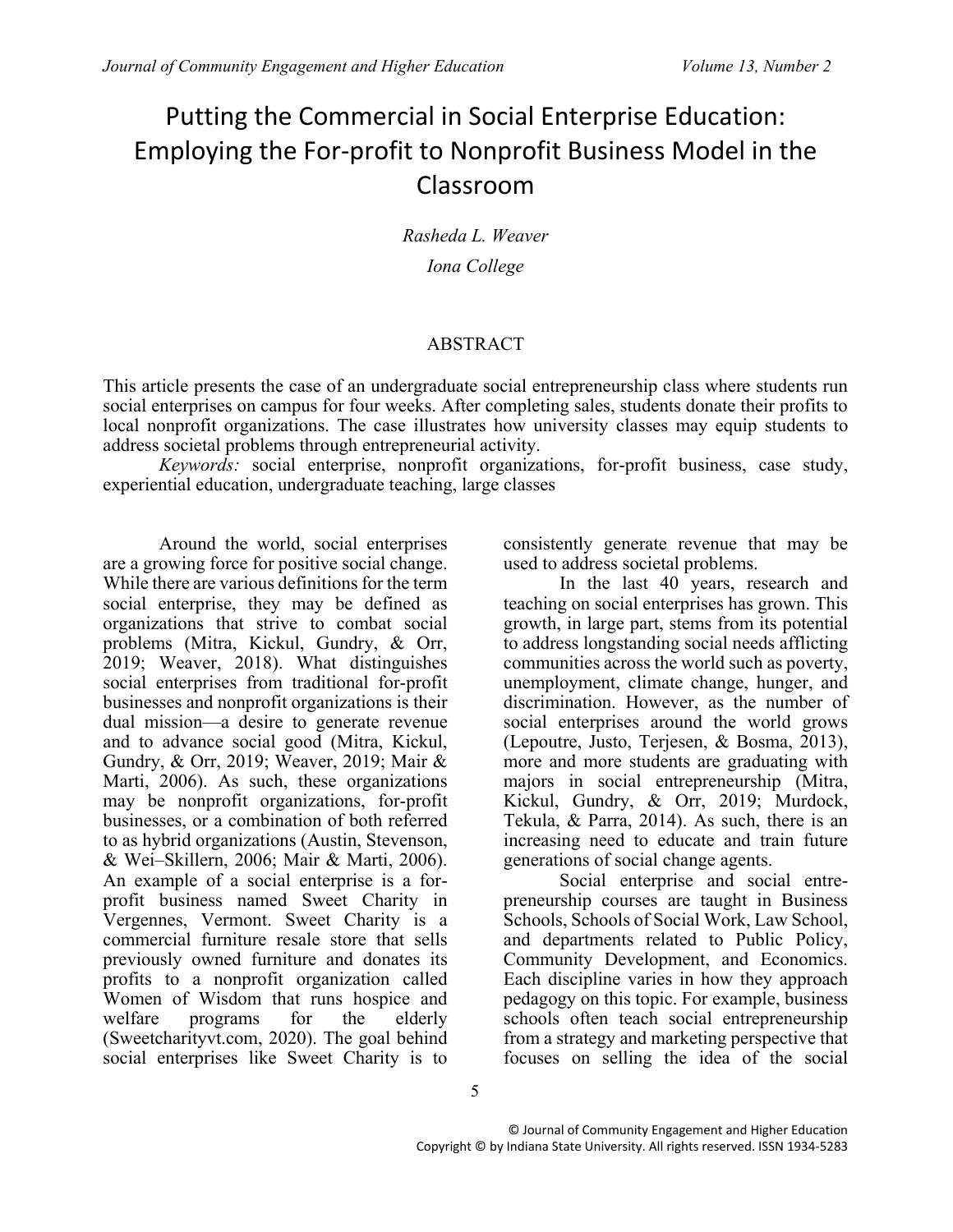mission and the mechanics of running a business (Mirabella & Eikenberry, 2017). Public affairs and social work programs, on the other hand, view social entrepreneurship as a tool for addressing social problems and thus emphasize the importance of understanding social issues and turning nonprofit organizations into revenue generating entities (Mirabella & Eikenberry, 2017).

Being that social enterprises are organizations that have a dual mission, they should ideally be run by entrepreneurs who are well versed in both social problems and how to create strong, revenue - generating organizations. One of the most common challenges that social enterprises face are tensions between managing their social and economic outcomes (Abramson & Billings 2019; Hynes, 2009). Their unique hybrid structure requires specialized training in understanding both business management and social work (Howorth, Smith, & Parkinson, 2012; Conway, 2008; Tracey & Phillips, 2007). When managers or founders lack this training, issues such as mission drift (deviating from an organization's social mission) (Ebrahim, Battilana, & Mair, 2014) or underpricing products and services may arise (Hynes, 2009).

In addition, social enterprises are practical by design. As such, experiential education plays an important role in educating aspiring social entrepreneurs to manage their hybrid structure (Weaver, 2020). Aspiring social entrepreneurs benefit from task-based training that enables them to learn and apply practical business management skills like bookkeeping, marketing, and managing teams (Weaver, 2016). Service-learning courses that provide students leadership roles also have been found to increase their interpersonal skills, leadership capacity, and social justice perspectives (Manning-Ouellette & Hemer, 2019). Given the need for this kind of knowledge, this case study paper illustrates the kind of experiential education that can prepare students to run successful social enterprises in the future. It features an award-winning service-learning course called *Introduction to* 

*Community Entrepreneurship* at the University of Vermont.

The course teaches students to apply a common social enterprise business model wherein a for-profit business is created as a sustainable funding stream for charitable organizations. This model is used in the real world by organizations such as TOMS Shoes, Newman's Own Foundation, and Sweet Charity (mentioned above). By experientially teaching students to run a social enterprise that has a for-profit to nonprofit business model, the course aims to equip them with the tools to create social enterprises. In addition, the course also aids local community-based organizations with their work through class donations and through spreading awareness about their social causes.

# UNDERGRADUATE COURSE CASE

## **Introduction to Community Entrepreneurship**

The Introduction to Community Entrepreneurship course was introduced in 2005 by Dr. Chyi-lyi (Kathleen) Liang, a former professor in the Department of Community Development and Applied Economics at the University of Vermont (Liang, 2011). The aim of the class is to provide students practical experience running a small business that donates profits to charity in an effort to advance community development. When the course began in 2005, 88 students enrolled. However, today the course has an average of 110 students and is one of the most popular courses on campus. As outlined in Liang (2011), students are taught to:

- Brainstorm an idea.
- Finalize team members and identify market opportunity.
- Finalize and assess products and services.
- Identify resources and partnership.
- Formulate work routines.
- Prepare for an initial business plan and a business model.
- Establish rules for team assessment and self-assessment.

• Complete and continue weekly reports and team/individual reflections.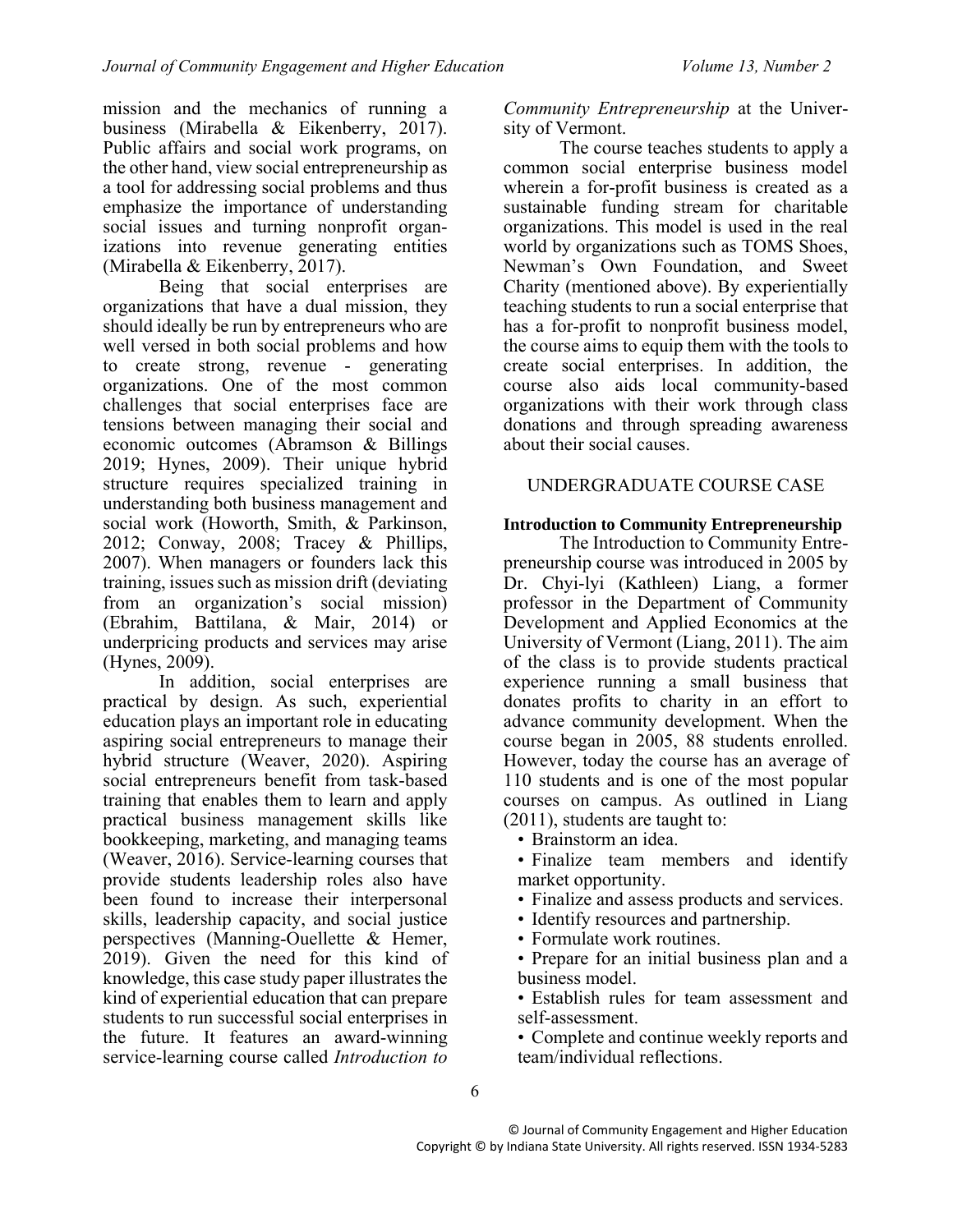• Conduct a risk assessment and prepare for contingency.

- Prepare financial analysis.
- Prepare final business report, revision of the business plan, and final assessment/ learning reflections.
- Arrange for donations to charity.

Students learn these lessons every week throughout the course of one semester. As described in the outline, the course teaches students about the practicalities and discipline needed to run a business. A key component of the original course was called "Dollar Enterprise," which is an intensive learning experience in the course wherein students operate a business on campus for four weeks. The name "Dollar Enterprise" comes from the fact that the instructor gives \$1 to each student (who end up in teams of 10-14 members) as seed money to start their business.

In 2017, when I took over the course, I aimed to make the course more socially conscious, as social enterprise education programs often lack instruction on the importance of understanding the root causes of social problems (Mirabella & Eikenberry, 2017; Papi-Thornton, 2016). In addition, the importance of understanding the strengths and weaknesses of different social enterprise business models is rarely discussed in literature on social enterprise education. Thus, one change made to the course is the replacement of the Entrepreneur Profile presentation, an assignment that focuses on success stories of wealthy entrepreneurs, with a Social Enterprise Profile presentation, an assignment that focuses on the different business models that social enterprises use and their impact on beneficiaries. This assignment change gives students an understanding that while the course is using the for-profit to nonprofit social enterprise business model, there are also other, more impactful models that have been shown to eradicate poverty, unemployment, and other issues (Weaver, 2019). The for-profit to nonprofit social enterprise business model is often used due to

the ease of its implementation, which contributes to its popularity.

Another major change to the course is that Dollar Enterprise was changed to "Pop-Up Enterprise." While students still start their businesses with \$1 per team member, the course now emphasizes the importance of pop-up businesses in modern American culture. Recent reports on the United States entrepreneurial sector find an increasing number of people are starting businesses that are temporary in terms of space (e.g. online) and time, such as running or participating in ridesharing programs, selling crafts, performing odd jobs, renting rooms, and other opportunities (Global Entrepreneurship Monitor, 2019). Thus, focusing on the "popup" nature of modern entrepreneurial activity helps students recognize that entrepreneurial skills are life skills that may be useful in the present or the future. [Table 1](#page-3-0) outlines the differences between Dollar Enterprise and Pop-Up Enterprise.

The changes made to the course are a reflection of the deep need to emphasize distinguishing characteristics of social entrepreneurship, as an organizational form, in the curriculum. What separates social enterprises from traditional nonprofit organizations and for-profit businesses is their goal to be socially conscious when making all decisions that affect their organizations. Their commercial, revenue-generating activities aim to foster their sustainability as opposed to depending on external funding such as grants or donations like traditional nonprofit organizations. In the original course, students did not learn about social enterprise and social entrepreneurship even though the nonprofit to for-profit business model is a popular social enterprise strategy. The changes made speak to previous research from both business school scholars (Papi-Thornton, 2016) and nonprofit scholars (Mirabella & Eikenberry, 2017) that argue that courses on social entrepreneurship focus mainly on business planning and often forget or only superficially explore the social aspect of social enterprises.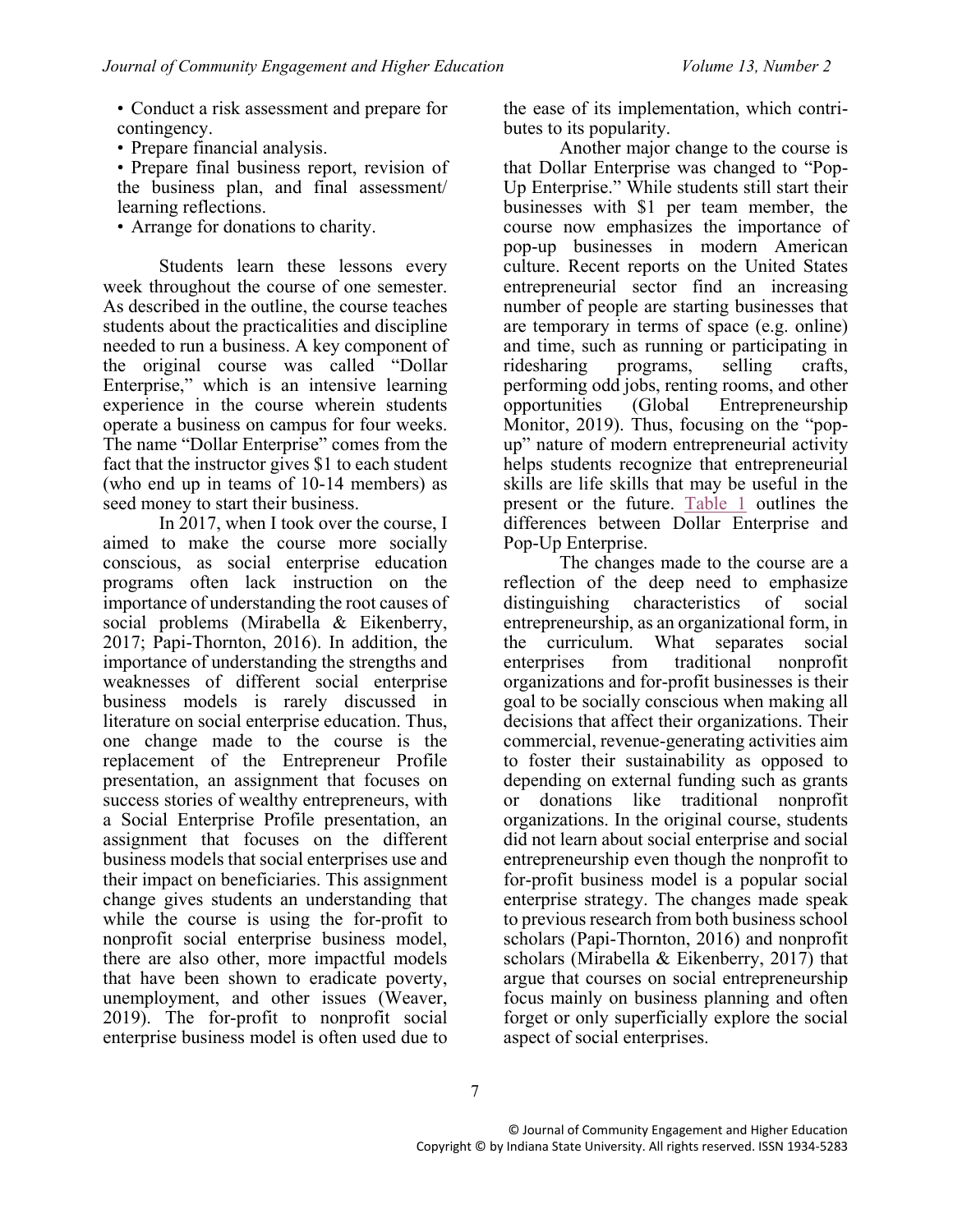| Dollar Enterprise                                                                                                                            | Pop-Up Enterprise                                                                                                                                                                                                                                         |
|----------------------------------------------------------------------------------------------------------------------------------------------|-----------------------------------------------------------------------------------------------------------------------------------------------------------------------------------------------------------------------------------------------------------|
| (Original Course Format)                                                                                                                     | (Updated Course Format)                                                                                                                                                                                                                                   |
| Introduces students to the operational<br>aspects of running a business that donates to<br>charity.                                          | Teaches students about why charitable<br>donations are important to nonprofit<br>organizations, while also comparing its<br>strengths and weaknesses to other forms of<br>social entrepreneurship (e.g. hiring people from<br>disadvantaged backgrounds). |
| Students donate profits to charities, but<br>never develop a relationship with any<br>charities.                                             | Week 4 of the class is designated as "Charity<br>Week," where students visit charities of interest<br>to them and develop relations with them to<br>better understand their mission and the impact<br>of the profits they donate.                         |
| Each team is required to complete an<br>Entrepreneur Profile presentation on the<br>entrepreneurial journey of a successful<br>entrepreneur. | The Entrepreneur Profile Presentation<br>assignment was replaced by a Social Enterprise<br>Profile assignment that requires students to<br>research and outline the strengths and<br>weaknesses of different social enterprise<br>business models.        |

<span id="page-3-0"></span>Table 1. Difference Between Dollar Enterprise and Pop-Up Enterprise

Research suggests that social enterprise courses should outline the context and history underlying a community's social issues in order to best teach students how to solve them (Mitra, Kickul, Gundry, & Orr, 2019; Robinson, 2014). Thus, the first few weeks of the revised course focus on learning about what social enterprises are and how they may be used as a *tool* to combat social issues. Then, once students receive their seed money to launch their businesses, they are put into groups and told to design and develop social enterprises using the for-profit to nonprofit business model. Students are only allowed to run product-based or food-based businesses (no service-based businesses for logistical reasons). Students may also work with local organizations to obtain resources (e.g. gift cards, food, supplies, equipment) that may be used to launch their businesses. With just \$10- \$14 per team, most teams reach out to businesses to develop partnerships. This experience teaches them the importance of collaboration in business, especially in the beginning stages. Resources have been donated to

students in the class from local organizations in Vermont such as Trader Joe's, Cold Hollow Cider Mill, Costco, Healthy Living (often provides \$20-\$25 gift cards to each team), Shelburne Orchard, and more.

Students are given time in class to develop pop-up enterprises that consist of a poster, table, their products, equipment needed for operations, and marketing materials they need. [Figure 1](#page-4-0) shows one team's pop-up enterprise and [Figure 2](#page-4-1) shows a variety of poster boards that students use for their businesses. Two campus locations are reserved for students to operate their businesses. The first is just outside of the main campus library and the second is inside the main student center. In addition, there is a common area in the department that students use for planning team meetings. There is a table schedule posted inside the secretary's office in the department so that all students can see where their tables/pop-up businesses will be each week, though they also have a copy of this on Blackboard as well. Tables are shown in [Figures 3](#page-4-2) [and 4.](#page-4-3)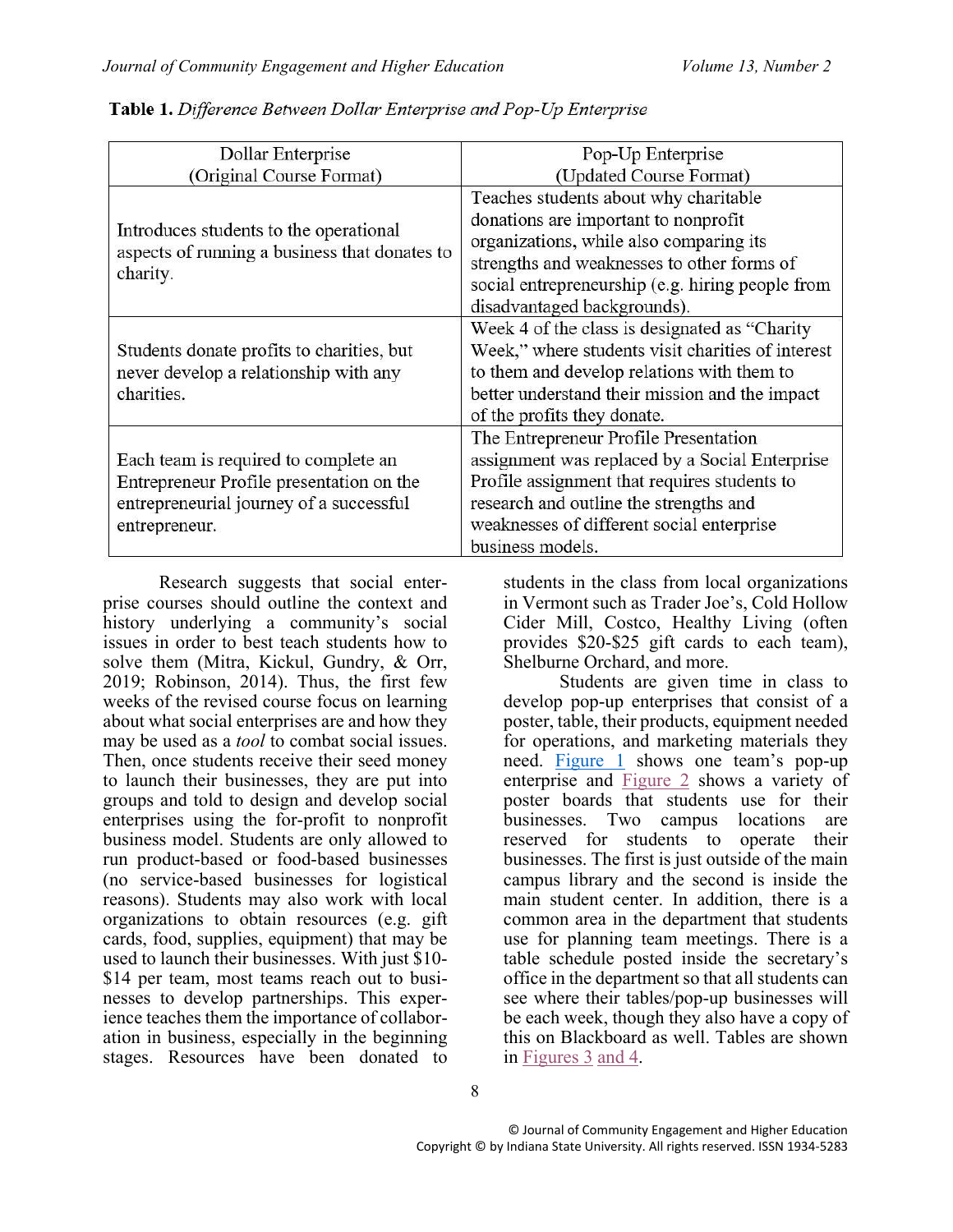<span id="page-4-0"></span>**Figure 1.** *Example of a Pop-up Enterprise*



**Figure 2.** *Examples of Student Poster Boards (business signs)*

<span id="page-4-1"></span>

**Figure 3.** *Photo of Selling Tables in the Campus Center*

<span id="page-4-2"></span>

<span id="page-4-3"></span>**Figure 4.** *Photo of Selling Table Outside of the Library*



Note: Students sell outside of the library regardless of the weather.

During week 4 of the class, after students have already started business planning, they engage in "Charity Week," which consists of visiting a local nonprofit organization of their choice to assess if they want to donate to or form a connection with the organization. Students report feeling that Charity Week "puts a face" to the social causes they support. Not only do students identify a nonprofit organization that they will donate all of their profits to after closing their businesses, they also learn about the importance of researching and engaging such organizations in order to assess whether or not they have parallel social values.

Since 2005, the course has generated and donated over \$60,000 (University of Vermont, 2015) for nonprofit organizations in Vermont. These include, but are not limited to, organizations such as 1% for the Planet, Old Spokes Home, Intervale Center, Flyin Ryan Hawk Foundation, Committee on Temporary Shelter (COTS), Vermont Haiti Project, and the Vermont Community Garden Network.

While the vast majority of Pop-Up Enterprise profits are given to charity, a small portion is contributed to the Community Entrepreneurship Education Fund that funds operational costs of running the course such as purchasing equipment for business operations that may be used from semester to semester (e.g. toasters, coffee makers, jewelry display stations, etc.).

© Journal of Community Engagement and Higher Education Copyright © by Indiana State University. All rights reserved. ISSN 1934-5283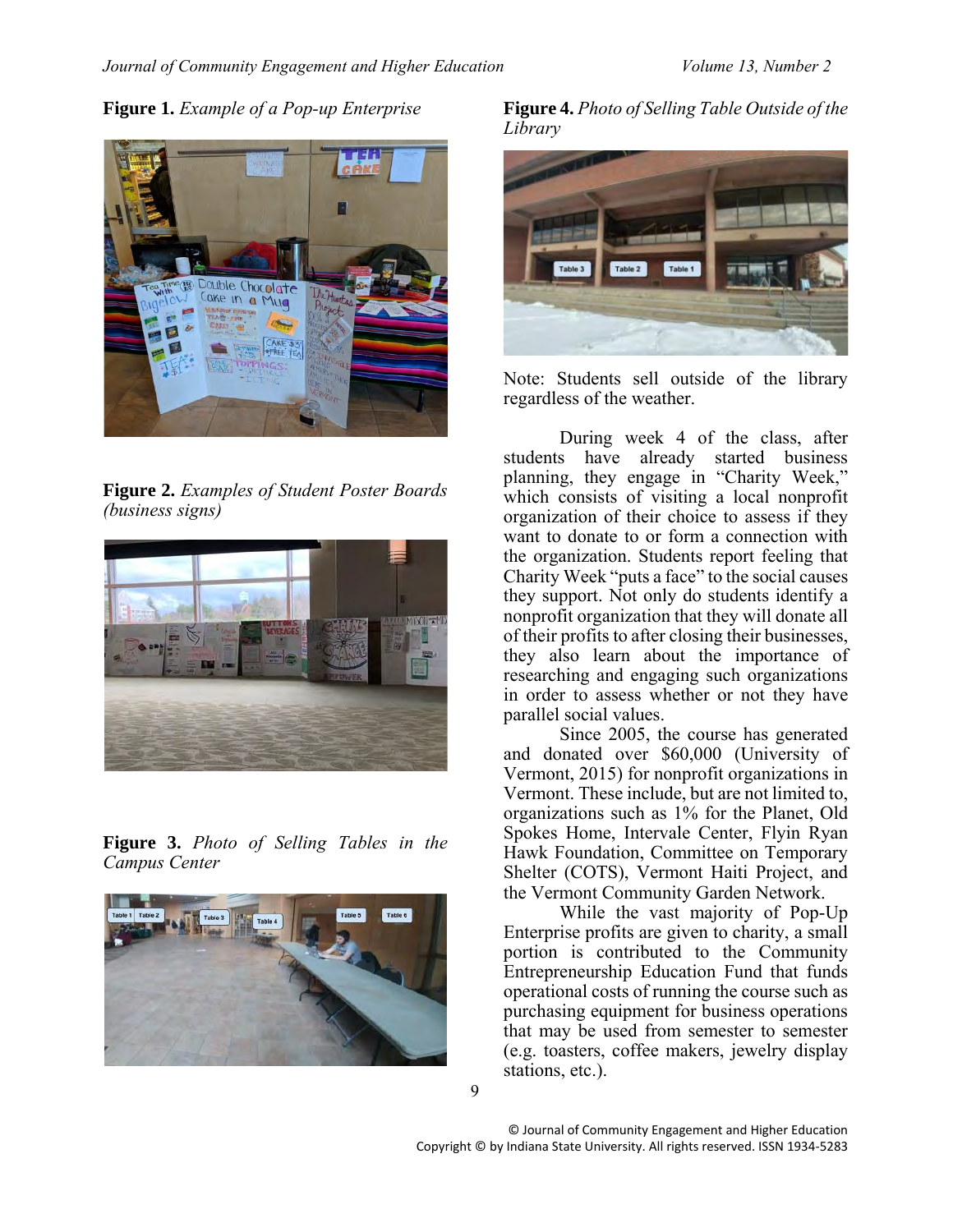## **Behind-the-Scenes Systems that Support the Course**

Given the need for equipment and financial processes entailed for running a class of this size and activity, various departmental support systems are needed. For financial processes, either the instructor, the department business manager, or a designated financial assistant gives two class presentations on record keeping and budgeting before students actually start running their businesses. The role of who performs financial processes changes each semester, but only one person is needed to manage the revenue generated in this course. Special money counting areas are provided to students (e.g. usually a room in the department finance office) to give them a safe space to leave their revenue. There is a vault in the department where students store their revenue after every business day. One day per week (for the four weeks of operation), students meet with the person responsible for managing finances to count and record their revenue, discuss donations they receive, and to finalize credit card transactions (all students receive credit card machine training).

In addition, the department provides a large Pop-Up Enterprise storage room for housing equipment used over the years in the class. Being that the course has been taught since 2005, the storage room is well stocked with a variety of equipment like coffee makers, jewelry organizers, button making machines, laser printers, and more. Students running food-based businesses are able to use the kitchen in the Dean's Office to store and prepare foods. Naturally, students are required to clean the kitchen after use. Examples of foods and beverages that students have prepared in the kitchen include lemonade, pancakes, waffles, crepes, trail mix packs, and cakes.

Lastly, teaching assistants play an important role in managing the activities in this course, which is important given that the course usually ranges from 110 students to 140 students in size. One paid graduate student is provided to work for 10 to 20 hours per week to manage class operations, other teaching

assistants, and email communication. Three to five work-study paid undergraduate students act as advisors to teams and help with running class activities. Selling typically occurs for four weeks in the following two shifts: 9 a.m.– 12 p.m. and 1 p.m.–4 p.m. each day. Someone (whether the instructor or a teaching assistant) is usually around during these times, especially during the first two weeks of Pop-Up Enterprise, to assist students with the many logistical questions that arise. Due to the considerable lift and time commitment needed to make this course possible, all assistants are paid for their work.

In summary, this one-semester course consists of several moving parts (shown in Figure 5). However, with the provided support services, spaces, systems, and local businesses, the course offers students practical experience developing and launching businesses. In addition, students technically run for-profit businesses on campus and then donate the majority of their profits to local nonprofit organizations. This entrepreneurial exercise reflects the work of well-known businesses such as Newman's Own, TOMS Shoes, and Warby Parker. It also equips them with the practical business training that have been lacking in entrepreneurial courses (Zhang, 2018).

**Figure 5.** *Summary of Resources Needed for the Course*



10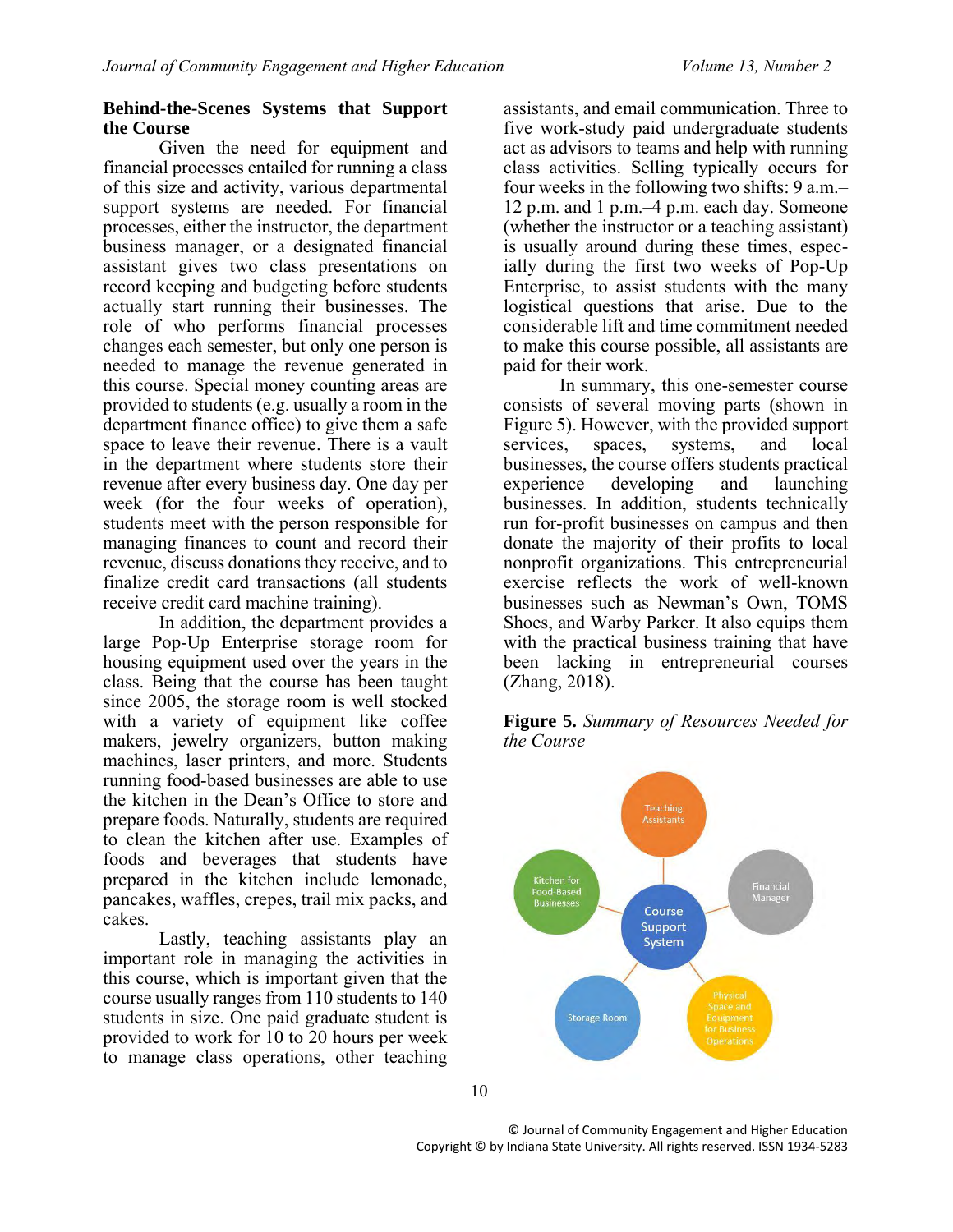#### *Textbook and Educational Materials*

In the original course, Dr. Liang wrote and used the textbook entitled *Dollar Enterprise from Theory to Reality: An Experiential Learning Exercise Applying Community Entrepreneurship to Plan and Operate a Small Venture on Campus*. The book breaks the course down week by week and outlines various worksheets that are used to ensure students actively engage in important steps of the business planning process. However, because of the emphasis on teaching students about social enterprises and the nature of social problems, I added academic literature and business magazine article sources such as *Stanford Social Innovation Review*, Harvard Business Review, and *Yes Magazine*. Online resources related to social entrepreneurship from sources such as The Social Enterprise Alliance and B Lab were also used for class assignments. The main goal of any text or resource used is to provide introductory knowledge to students about the basic elements of social entrepreneurship and running a business. Students use these resources for the first 6–8 weeks of class while developing their businesses. However, once Pop-Up Enterprise is in operation, students go from attending class twice a week to once per week so they can spend more time operating their businesses. When in class during sales weeks, students usually engage in a combination of group presentations that focus on profiling a social enterprise and/or business planning.

# **Course Impact**

This hands-on experiential, servicelearning course thrusts students into the world of entrepreneurship by giving them the chance to develop and run a business. It equips students with the experience needed to determine whether or not they want to pursue social entrepreneurship as a career or to utilize it in their future work via intrapreneurship (transforming an organization from within as an employee). In regard to its impact, while no studies have been conducted to show the impact of this course on students, the course received the Best Practices Award at the 2014 Small Business Institute Conference (Northeast Regional Center for Rural Development, 2014). In addition, adding Charity Week to the class resulted in several students developing ongoing volunteer work with their charities outside of class. Furthermore, local entrepreneurs who have been inspired by the anecdotal impact of the course have donated thousands of dollars to the Community Entrepreneurship Education Fund. Finally, as aforementioned, the class has donated more than \$60,000 to hundreds of nonprofit organizations in Vermont (University of Vermont, 2015). The course is well known by organizations and leaders throughout Burlington, Vermont. As such, it truly illustrates the power higher education may have on community engagement. It has managed to train students, support charities through financial and in-kind resources, is a source of community pride, and has received philanthropic support from local entrepreneurs.

#### **Reflections on the Course and Recommendations for Faculty**

Teaching and revamping this course has been one of the highlights of my career. While the course has always inspired students to major in one of three majors in the Department of Community Development and Applied Economics, in the first semester of transforming Dollar Enterprise into Pop-Up Enterprise, there was a 30% increase in the number of students that enrolled into the Community Entrepreneurship major. This increase is especially important given that there was a major enrollment decline after Dr. Liang left the department and the course was subsequently taught by part-time faculty. The infusion of socially conscious literature and activities, along with the engagement of local charities, strengthened the course and student interest in the major.

One of the main lessons learned from teaching the course is that having a dedicated and passionate faculty member run and manage such intensive courses leads to their success (Robinson, 2004). Given the large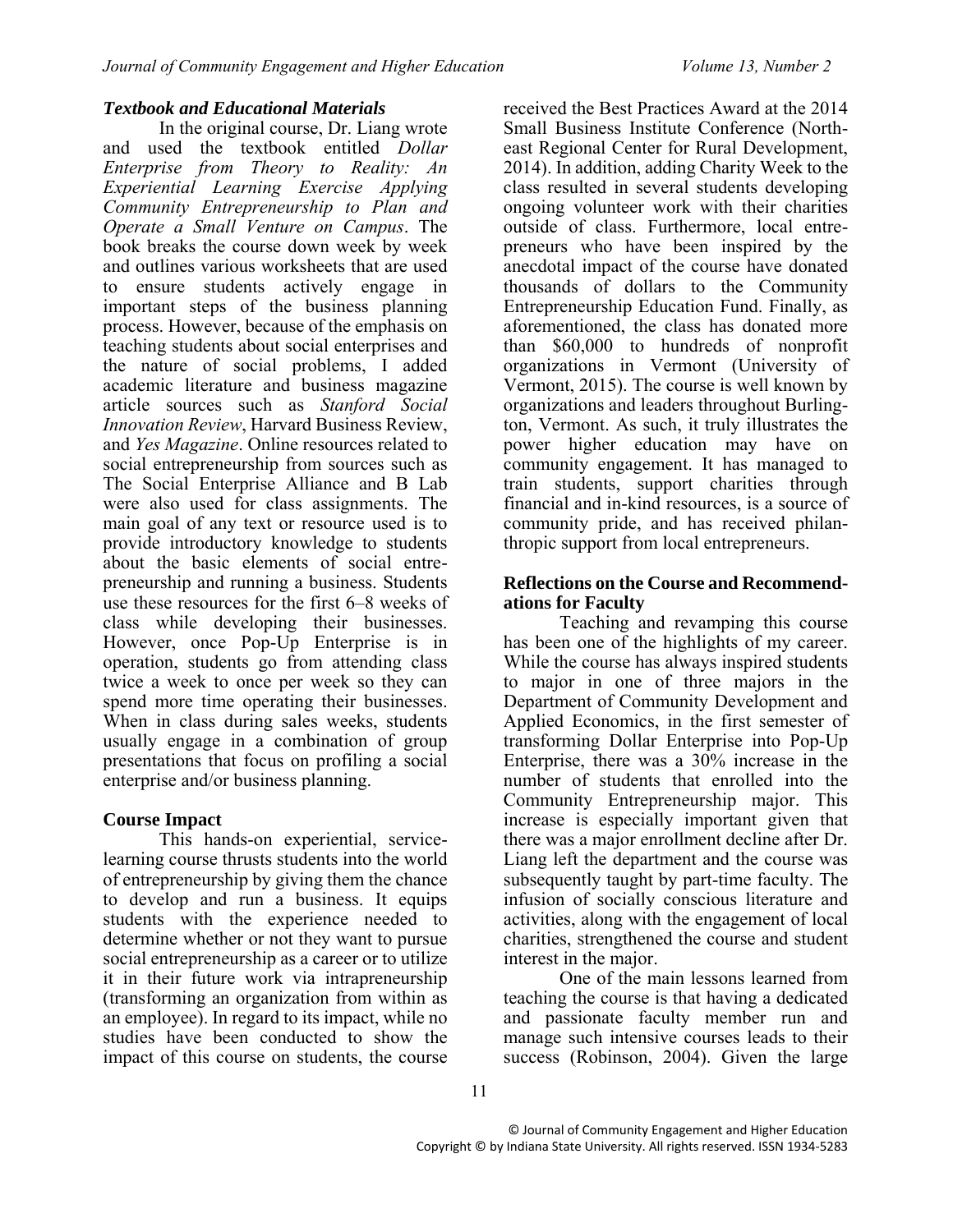number of students in this course and the running of 11-14 student businesses at a time, this course presents a significant workload for faculty. Faculty aiming to recreate this course at another institution should implement the course slowly. In addition, resources are an important investment in bringing this course to life. Teaching assistants, for example, are needed for activities such as walking around selling areas during times of operation to encourage the students during sales and to capture their experiences via photographs. Without proper investment in faculty, spaces, and assistants, this course would not be as notable as it is in Burlington, Vermont, today.

A second lesson learned is that when students enter the course, they are doubtful that they can actually run a business for four weeks. However, during the last week of class, students are eager to state how impactful it has been and how they desire to be an entrepreneur. They enter the course shy and intimidated, but leave confident and equipped with various entrepreneurial skills. The very act of running a business improves student discipline. Student businesses open up at 9 a.m. and must run regardless of the weather in the typically cold state of Vermont. Yet they enthusiastically show up to run their businesses. I believe the responsibility of running the business coupled with the accountability they have to their nonprofit partners inspires their discipline.

A third lesson learned relates to the kinds of student businesses that tend to do well immediately and in the long term. These businesses tend to be food-based businesses or businesses where students design unique crafts in front of customers such as jewelry, candle holders made out of beer bottles, or engraved wood plaques. In regard to food-based businesses, colleges and universities are very open to food-based charitable work on campus and thus this finding was not surprising. However, the fact that students were creative in the kinds of foods they sold (e.g. maple glazed donuts, crepes made to order, cakes made in mugs, customized trail mixes) seemed to deepen campus community interest. In regard to the product-based businesses where students design products in front of customers, it seems learning the story behind product development intrigues buyers, which is reflective of literature on the power of storytelling in business (Margiono, Kariza, & Heriyati, 2019). Prospective customers would line up to watch students create these products and were in awe of their talent and skills, many of which were gained from a desire to create a unique business for the class.

Given the success of this course in terms of monetary contributions and popularity on campus and in the local community, future research should explore the impact it has had on the thousands of students who have taken it since 2005. Doing so may advance understanding of how other colleges and universities may use courses to foster and inspire community engagement, while also advancing social entrepreneurship education.

## **CONCLUSION**

The rapid growth of social enterprises throughout the world in the last 40 years brings with it a growing need to educate students seeking both careers and to create positive social change in their communities. This case study article highlights an award-winning undergraduate class that provides students practical experience developing, launching, and dissolving a business over the course of one semester. Students spend the first half of the semester learning about social enterprise, business planning, and developing a social enterprise business using the for-profit to nonprofit donation business model. Then students launch and run their businesses on campus for four weeks. After the four weeks, students donate their profits to their charity of choice and send thank you letters to all the people that enabled their business to come to fruition (e.g. people who donate supplies, give advice).

A growing number of courses are being developed to teach social entrepreneurship due to a rising interest in the topic in recent decades (Mitra, Kickul, Gundry, & Orr, 2019; Murdock, Tekula, & Parra, 2014; Jones,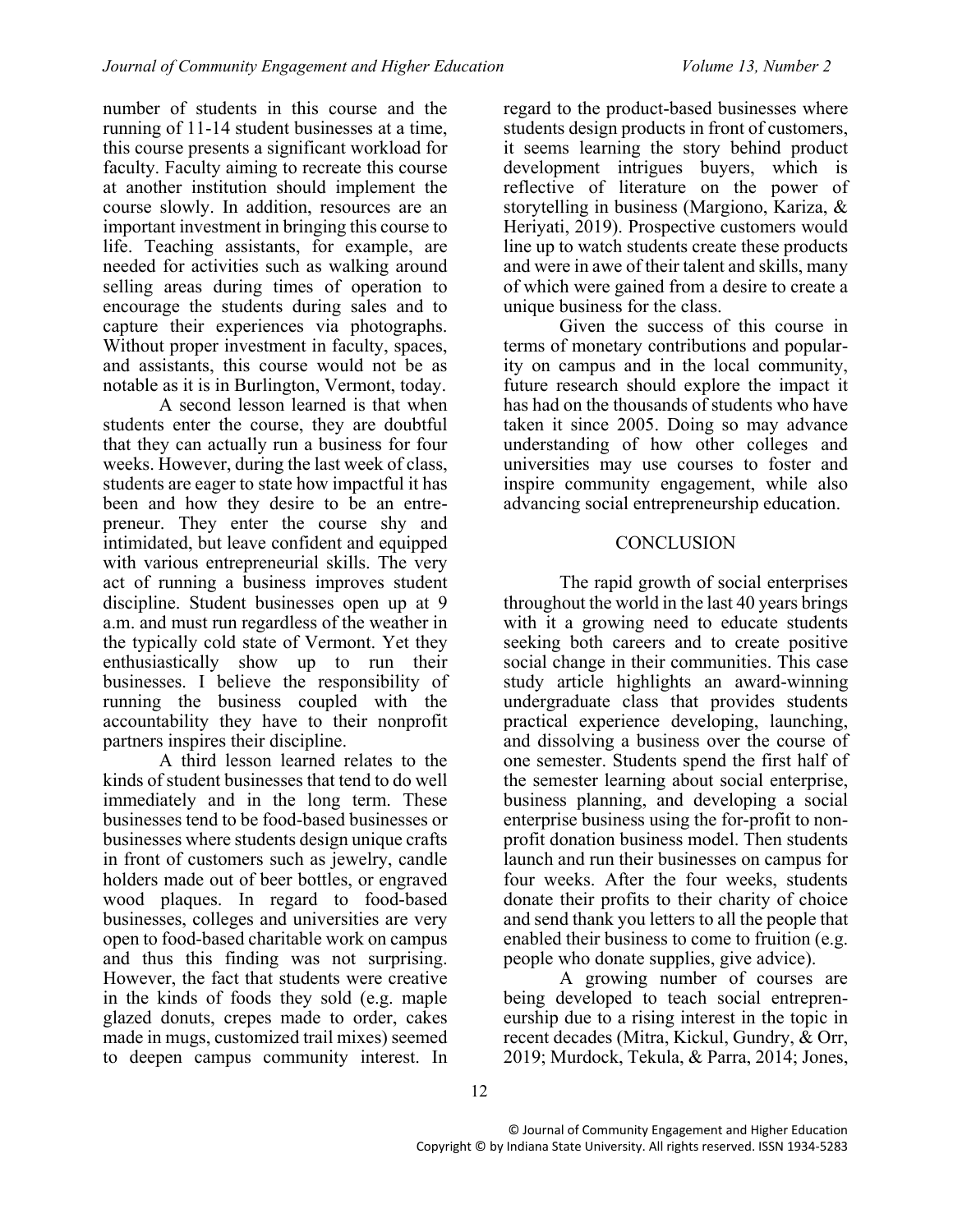Warner, & Kiser, 2010). As such, case studies like this one are needed to demonstrate how such courses may be taught in a manner that supports service learning and community engagement. Emphasizing this community and social component is important, as previous research has critiqued social entrepreneurship courses for barely emphasizing the "social" in social entrepreneurship education (Mirabella & Eikenberry, 2017). Mixing social entrepreneurship with service learning is also important, as it immerses students into leadership roles that may increase their interpersonal skills, leadership capacity, and social justice perspectives (Manning-Ouellette & Hemer, 2019).

In addition, more and more faculty, especially newly minted faculty (Lewing & York, 2017), are embracing experiential education. Case studies on courses such as the one described in this paper are important for illustrating ways faculty may design courses to meet both student and community needs. One of the main contributions of this case study is that it shows that, with the right support systems and people, a course can be developed that makes not just a substantial impression on students, but the local community as well. The creator of this course has received many awards for her work. However, she credits the educational environment at the University of Vermont for creating spaces and systems that enable such a dynamic course to take place there (University of Vermont, 2015).

Given the growth in student numbers, community impact, and educational contribution that this course has demonstrated, future studies of its impact on students should be conducted to provide insight as to whether or not it prepares students for their careers. Many students from the course list their Pop-Up Enterprise experience on their resume. It has become a major talking point during their job interviews. Researching the short- and long-term effects this course has on their careers and personal development would be conducive to the advancement of knowledge in the literature on experiential education, community-university partnerships, and entrepreneurial education in general.

#### REFERENCES

- Abramson, A. J., & Billings, K. C. (2019). Challenges facing social enterprises in the United States. *Nonprofit Policy Forum, 10*(2), 1–11.
	- https://doi.org/10.1515/npf-2018-0046
- Austin, J., Stevenson, H., & Wei–Skillern, J. (2006). Social and commercial entrepreneurship: Same, different, or both? *Entrepreneurship Theory and Practice*, *30*(1), 1–22.
- Conway, C. (2008). Business planning training for social enterprise. *Social Enterprise Journal*, *4*(1), 57-73. https://doi. org/10.1108/17508610810877731
- Ebrahim, A., Battilana, J., & Mair, J. (2014). The governance of social enterprises: Mission drift and accountability challenges in hybrid organizations. *Research in Organizational Behavior*, *34*, 81–100.
- Global Entrepreneurship Monitor. (2019). *2018/2019 United States Report.* Retrieved September 4, 2020, from [https://www.gemconsortium.org/econ](https://www.gemconsortium.org/economy-profiles/united-states) [omy-profiles/united-states](https://www.gemconsortium.org/economy-profiles/united-states)
- Howorth, C., Smith, S. M., & Parkinson, C. (2012). Social learning and social entrepreneurship education. *Academy of Management Learning & Education*, *11*(3), 371–389.
- Hynes, B. (2009). Growing the social enterprise-Issues and Challenges. *Social Enterprise Journal*, *5*(2), 114-125. https:// doi.org/10.1108/17508610910981707
- Jones, A. L., Warner, B., & Kiser, P. M. (2010). Service-learning & social entrepreneurship: Finding the common ground. *Partnerships: A Journal of Service-Learning and Civic Engagement*, *1*(2), 1–15.
- Lepoutre, J., Justo, R., Terjesen, S., & Bosma, N. (2013). Designing a global standardized methodology for measuring social entrepreneurship activity: The Global Entrepreneurship Monitor social entrepreneurship

13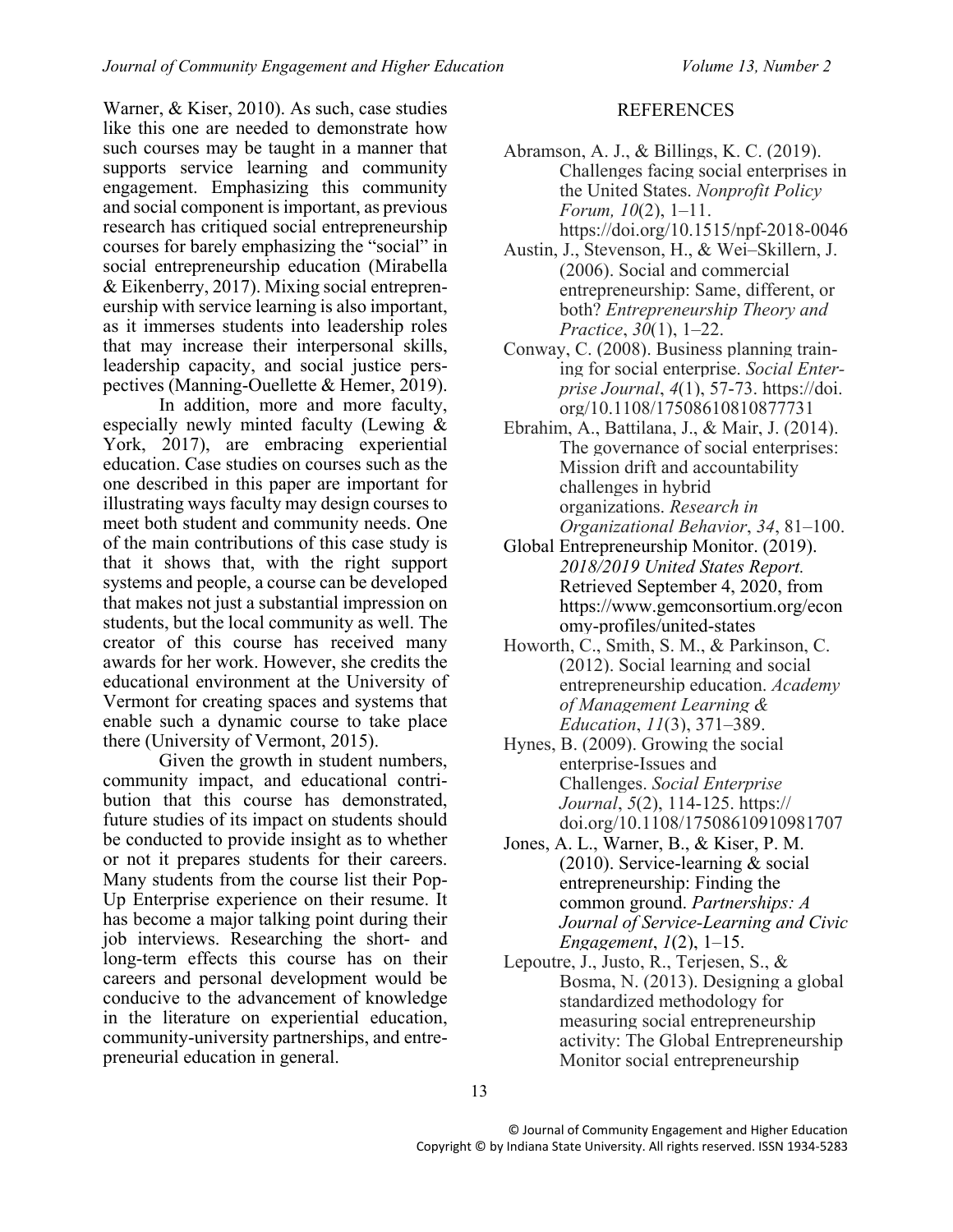study. *Small Business Economics*, *40*(3), 693–714.

- Lewing, J. M., & York, P. E. (2017). Millennial generation faculty: Why they engage in service learning. *Journal of Community Engagement & Higher Education*, *9*(3), 35–47.
- Liang, C. L. (2017). *Dollar enterprise from theory to reality: An experiential learning exercise applying community entrepreneurship to plan and operate a small venture on campus* (7th ed.). Kendall Hunt Publishing.
- Liang, C. L. (2011, July 24–26). *Help students to think outside the box with entrepreneurship education in the Colleges of Agriculture.* 2011 Annual Meeting, Pittsburgh, Pennsylvania 103670, Agricultural and Applied Economics Association. https://ideas.repec.org/p/ags/aaea11/1 03670.html
- Mair, J., & Marti, I. (2006). Social entrepreneurship research: A source of explanation, prediction, and delight. *Journal of World Business*, *41*(1), 36–44.
- Manning-Ouellette, A., & Hemer, K. M. (2019). Service-learning and civic attitudes: A mixed methods approach to civic engagement in the first year of college. *Journal of Community Engagement & Higher Education*, *11*(3), 5–18.
- Margiono, A., Kariza, A., & Heriyati, P. (2019). Venture legitimacy and storytelling in social enterprises. *Small Enterprise Research*, *26*(1), 55–77.
- Mirabella, R. M., & Eikenberry, A. M. (2017). The missing "Social" in social enterprise education in the United States. *Journal of Public Affairs Education*, *23*(2), 729–748.
- Mitra, P., Kickul, J., Gundry, L., & Orr, J. (2019). The rise of hybrids: A note for social entrepreneurship

educators. *International Review of Entrepreneurship*, *17*(2), 107–126.

- Murdock, A., Tekula, R., & Parra, C. (2014). Responding to challenge: Comparing nonprofit programmes and pedagogy at universities in the United Kingdom, Spain, and the United States. *The NIS-PAcee Journal of Public Administration and Policy, 6*(2), 69–96. [https://](https://doi.org/10.2478/nispa-2013-0007) [doi.org/10.2478/nispa-2013-0007](https://doi.org/10.2478/nispa-2013-0007)
- Northeast Regional Center for Rural Development. (2014). *Dollar enterprise wins best practices award.* Retrieved September 21, 2018, from [https://](https://aese.psu.edu/nercrd/news/2014/dollar-enterprise-wins-best-practices-award) [aese.psu.edu/nercrd/news/2014/dollar](https://aese.psu.edu/nercrd/news/2014/dollar-enterprise-wins-best-practices-award)[enterprise-wins-best-practices-award](https://aese.psu.edu/nercrd/news/2014/dollar-enterprise-wins-best-practices-award)
- Papi-Thornton, D. (2016). Tackling heropreneurship. *Stanford Social Innovation Review.* Retrieved Sept. 4, 2020, from [https://ssir.org/articles/](https://ssir.org/articles/%20entry/tackling_heropreneurship)  [entry/tackling\\_heropreneurship](https://ssir.org/articles/%20entry/tackling_heropreneurship)
- Robinson, J. A. (2014). Developing business courses that make an impact: Rutgers Business School's Urban Entrepreneurship and Economic Development. In Michael H. Morris (Ed.), *Annals of entrepreneurship education and pedagogy–2014* (pp. 386–389). Edward Elgar Publishing. https://doi.org/10.4337/978178347145 4.00033
- Sweetcharityvt.com (2020). Home page. Retrieved September 4, 2020, from <https://www.sweetcharityvt.com/>
- Tracey, P., & Phillips, N. (2007). The distinctive challenge of educating social entrepreneurs: A postscript and rejoinder to the special issue on entrepreneurship education. *Academy of Management Learning & Education*, *6*(2), 264–271.
- University of Vermont. (2015). *UVM Professor named national entrepreneur educator of the year.* Retrieved September 21, 2018, from [http://www.uvm.edu/~ecolab/?Page=n](http://www.uvm.edu/~ecolab/?Page=news&storyID=21507&category=cdae) [ews&storyID=21507&category=cdae](http://www.uvm.edu/~ecolab/?Page=news&storyID=21507&category=cdae)
- Weaver, R. L. (2016). Social enterprise selfemployment programs. *Social Enter-*

14